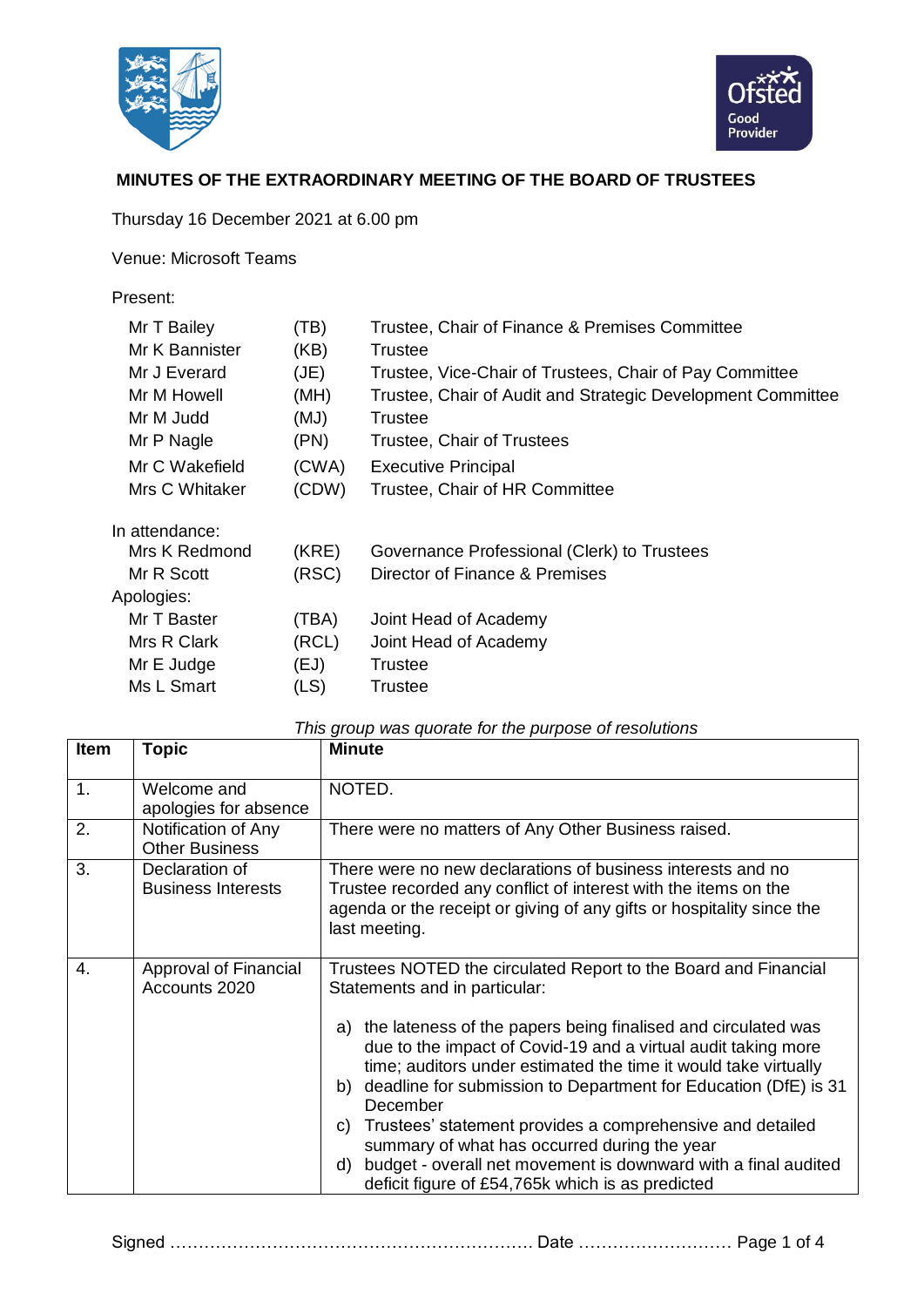| e)                   | audit findings concluded that there were no significant material<br>matters found during testing                                                                                                                                                                                                                                                                                                                                                                                                                                                                                                                                                                                                                                                                                                                                                                                                                                                                                                                                      |
|----------------------|---------------------------------------------------------------------------------------------------------------------------------------------------------------------------------------------------------------------------------------------------------------------------------------------------------------------------------------------------------------------------------------------------------------------------------------------------------------------------------------------------------------------------------------------------------------------------------------------------------------------------------------------------------------------------------------------------------------------------------------------------------------------------------------------------------------------------------------------------------------------------------------------------------------------------------------------------------------------------------------------------------------------------------------|
| f                    | management override controls - financial regulations and<br>scheme of delegation were tested and auditors found no<br>indication of management bias or significant transactions<br>outside of normal side of business                                                                                                                                                                                                                                                                                                                                                                                                                                                                                                                                                                                                                                                                                                                                                                                                                 |
| g)<br>h)<br>i)<br>j) | pensions - both Teachers and Local Government Pension<br>Scheme (LGPS) funds were in deficit as are most pension<br>funds. Responsibility for Teachers Pensions sits with DfE.<br>Responsibility for LGPS sits with the academy but it is out of its<br>control, however, it has to be independently checked and<br>auditors confirmed there was negative movement of just over<br>£900k. The biggest change year on year is how assets in funds<br>have performed in markets<br>regularity and proprietary - there were no issues raised<br>related party transactions and connected parties – there were<br>none and the academy does not trade with any companies that<br>the academy Trustees have any business interest with.<br>fixed assets and capitalisation of projects – found to be<br>accounted correctly<br>k) valuation of land - the land has not been valued for some time<br>but is correctly valued within the accounts of land and buildings.<br>Auditors will not accept insurance values as it does not reflect |
|                      | market value. There may be some areas of the academy which<br>will require revaluation and this is to be a discussion for the                                                                                                                                                                                                                                                                                                                                                                                                                                                                                                                                                                                                                                                                                                                                                                                                                                                                                                         |
| $\vert$              | <b>Finance &amp; Premises Committee</b><br>completeness of liabilities and accruals - auditors confirmed                                                                                                                                                                                                                                                                                                                                                                                                                                                                                                                                                                                                                                                                                                                                                                                                                                                                                                                              |
| n)                   | were recognised in the correct periods<br>m) restricted and unrestricted fund accounting – the academy has<br>to produce a hybrid of half company and half charity accounts<br>which are consolidated at the end of the year. Auditors found<br>no issues on how these were recorded<br>RSC referred to the recommendations on page 22 and<br>highlighted that the first section concentrated on last year's<br>findings:                                                                                                                                                                                                                                                                                                                                                                                                                                                                                                                                                                                                             |
|                      | Recommendations 2019/20:                                                                                                                                                                                                                                                                                                                                                                                                                                                                                                                                                                                                                                                                                                                                                                                                                                                                                                                                                                                                              |
|                      | authorisation signatures - lockdown gave huge issues for<br>i)<br>physical signatures. RSC confirmed that the authorisation<br>processes were correctly followed but six out of 24 sampled<br>were not correct on the final step requiring two signatures<br>ii) authorisation signatures – as above for the purchase of IT<br>equipment above the £50,000 threshold<br>iii) recharging through Reprographics was recognised as<br>income rather than a recharge; this has been rectified.                                                                                                                                                                                                                                                                                                                                                                                                                                                                                                                                            |
|                      | Recommendations 2020/21:                                                                                                                                                                                                                                                                                                                                                                                                                                                                                                                                                                                                                                                                                                                                                                                                                                                                                                                                                                                                              |
|                      | iv) RSC advised that the first two listed above were found<br>again in this year's findings - page 24 regularity expenditure<br>authorisation; RSC advised that out of 21 items checked,<br>one invoice was not dual signed during lockdown. This will<br>be a focus for this year                                                                                                                                                                                                                                                                                                                                                                                                                                                                                                                                                                                                                                                                                                                                                    |

Signed ………………………………………………………. Date ……………………… Page 2 of 4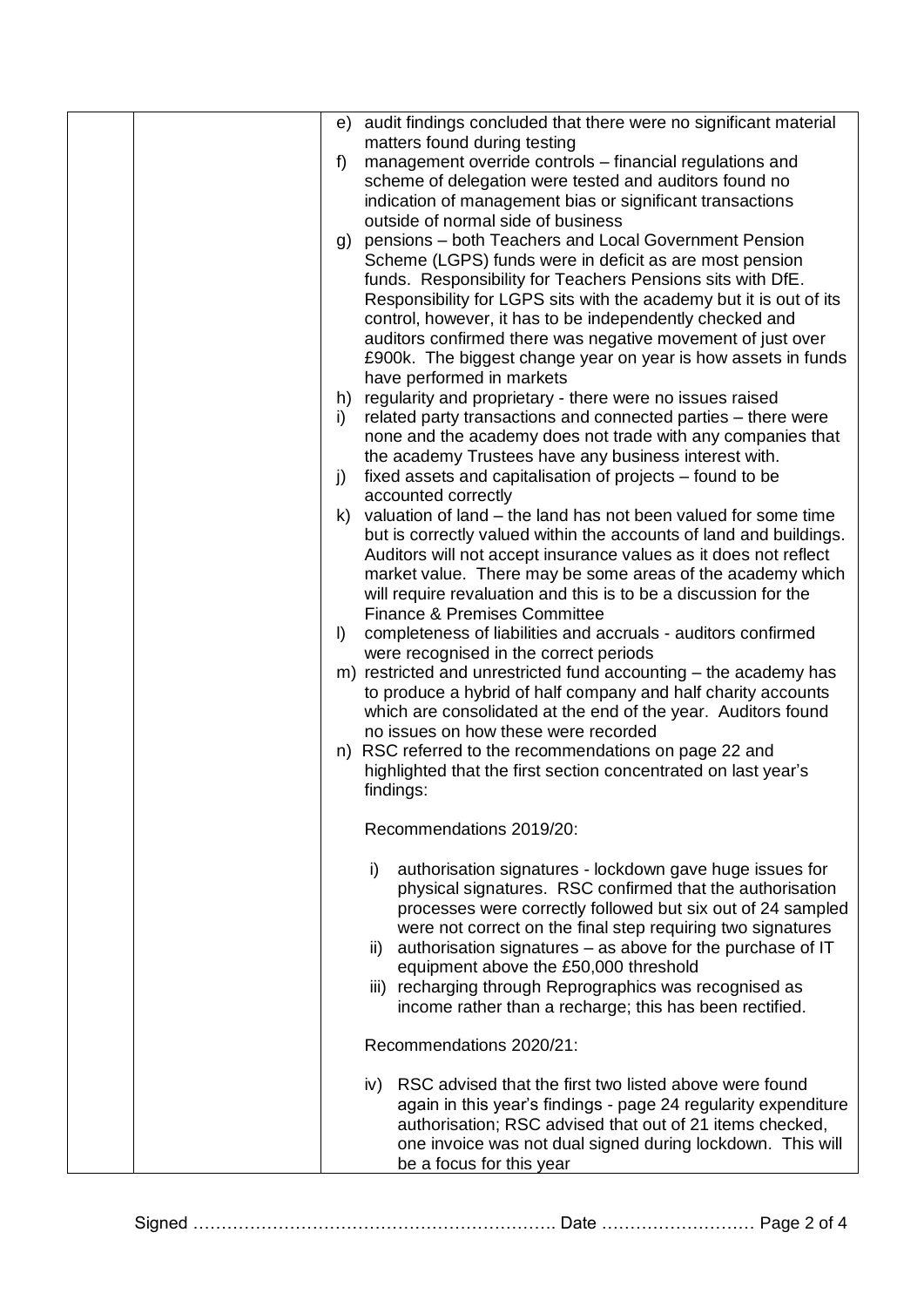|                      | opening balances discrepancies - there is disagreement on<br>V)<br>this point as the auditors did not tell the academy what the<br>adjustments were; it was found to be a sum of £3,200<br>which will be corrected<br>vi) salary Pay rise letters – from a sample of staff, the<br>academy could not provide a copy of a letter regarding their<br>current pay point. The sampled staff included staff who had<br>been at the academy for over 20 years and 15 plus years<br>respectively and been on their pay scale points for over ten<br>years. Unfortunately, HR records at that time did not<br>include letters confirming that pay point. RSC confirmed<br>that letters are now issued regarding pay points<br>vii) fixed asset additions authorisation - the invoice for the<br>boiler replacement system at Mill Road of £61,196 was<br>found to have only one signature which is an issue because<br>of it being over the authorisation threshold.<br>RSC advised that he will draft responses to the above |  |
|----------------------|-----------------------------------------------------------------------------------------------------------------------------------------------------------------------------------------------------------------------------------------------------------------------------------------------------------------------------------------------------------------------------------------------------------------------------------------------------------------------------------------------------------------------------------------------------------------------------------------------------------------------------------------------------------------------------------------------------------------------------------------------------------------------------------------------------------------------------------------------------------------------------------------------------------------------------------------------------------------------------------------------------------------------|--|
|                      | recommendations of three medium and one low risk. There is an<br>action plan in place to ensure these do not recur.<br>PN provided feedback from the Audit Committee meeting held<br>earlier this afternoon. The auditors had confirmed that they had<br>completed the full scope of audit work, whilst recognising the impact<br>of Covid-19 isolations and difficulties with a virtual audit, and that it<br>was a good positive report. Auditors confirmed that the accounts<br>were at the position to be approved; there are some final checks on<br>minor elements which will go into the detailed notes before                                                                                                                                                                                                                                                                                                                                                                                                 |  |
|                      | submission but there will be no substantial changes.<br>PN referred to the financial statements and asked where did the<br>agreed sale of Primrose Meadow sit, for example, is it listed on<br>capital sales.<br>RSC confirmed that the land was recorded and held in the fixed                                                                                                                                                                                                                                                                                                                                                                                                                                                                                                                                                                                                                                                                                                                                       |  |
|                      | assets of £2.75m and the revised value is in the increased value for<br>fixed assets. That will be put in to capital income next year if the<br>sale is completed.<br>Trustees AGREED unanimously to recommend the Financial<br>Accounts for receipt by the Academy Trust                                                                                                                                                                                                                                                                                                                                                                                                                                                                                                                                                                                                                                                                                                                                             |  |
|                      | TB proposed the recommendation, seconded by JE and AGREED<br>unanimously.                                                                                                                                                                                                                                                                                                                                                                                                                                                                                                                                                                                                                                                                                                                                                                                                                                                                                                                                             |  |
| Any Other Business   | There were no matters of Any Other Business.                                                                                                                                                                                                                                                                                                                                                                                                                                                                                                                                                                                                                                                                                                                                                                                                                                                                                                                                                                          |  |
| Date of next meeting | 23 March 2022<br>13 July 2022                                                                                                                                                                                                                                                                                                                                                                                                                                                                                                                                                                                                                                                                                                                                                                                                                                                                                                                                                                                         |  |
|                      |                                                                                                                                                                                                                                                                                                                                                                                                                                                                                                                                                                                                                                                                                                                                                                                                                                                                                                                                                                                                                       |  |

*Meeting closed at 6.35 pm*